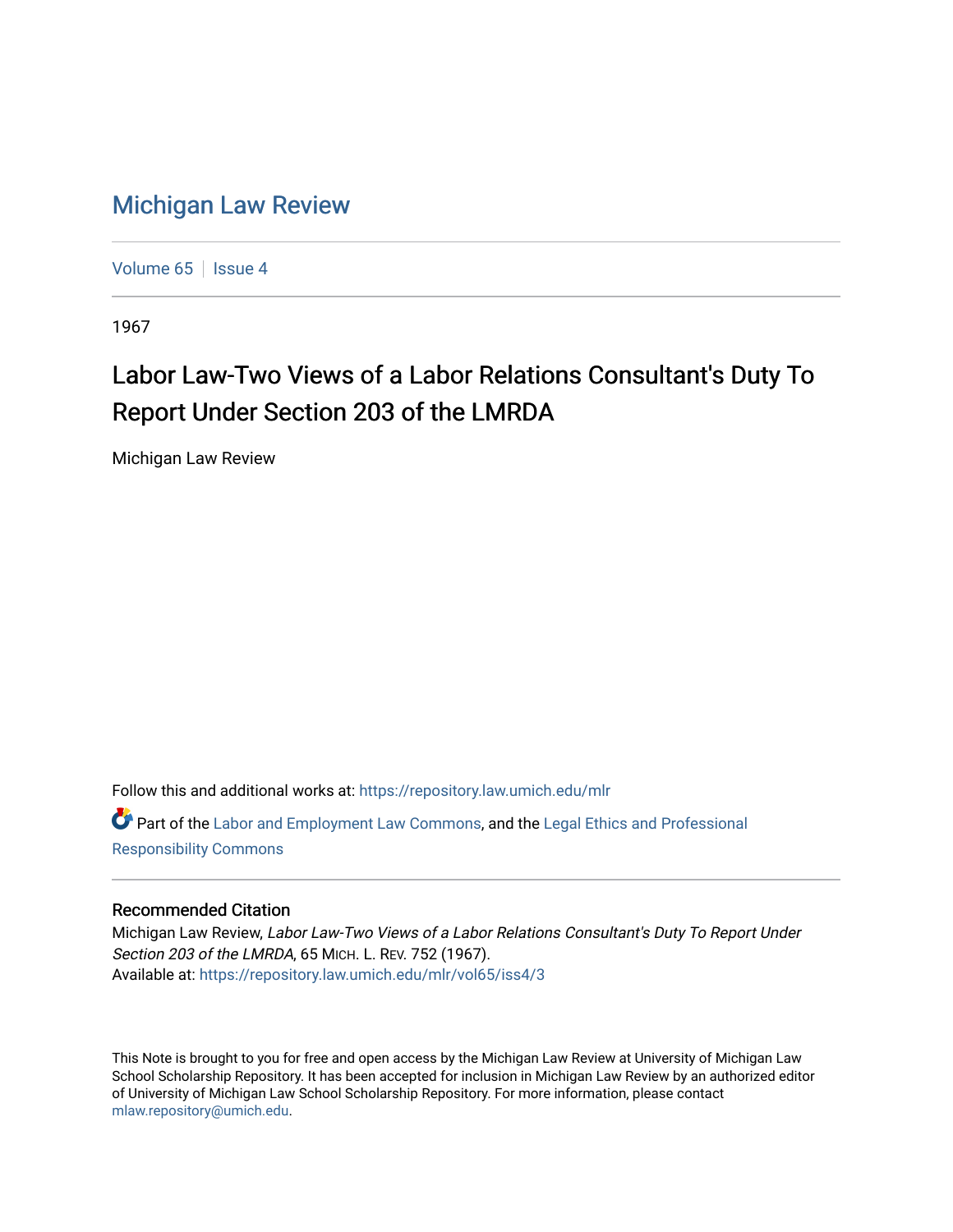## **LABOR LAW-Two Views of a Labor Relations Consultant's Duty To Report Under Section 203 of the LMRDA**

Title II of the Labor-Management Reporting and Disclosure Act (LMRDA)<sup>1</sup> requires unions, union officials, union employees, employers and "labor relations consultants" to file various reports with the Secretary of Labor. The purpose of these provisions is to discourage corrupt, though not necessarily illegal, labor management activities by disclosing them for public scrutiny.2 Section  $203(b)$  of the Act,<sup>3</sup> which is aimed at the "labor relations con-

2. As stated in S. REP. No. 187, 86th Cong., 1st Sess. 16 (1959), reprinted in **1** LEG-ISLATIVE HISTORY (NLRB) 412:

there are three reasons for relying upon the milder sanction of reporting and disclosure to eliminate improper conflicts of interest: (I) the searchlight of publicity is a strong deterrent. . . . Before adopting extreme measures it is wise to see whether milder sanctions are sufficient. (2) The requirements of reporting and disclosure will help the labor unions to better regulate their own affairs . . . . (3) The reports would furnish a strong factual basis for further action in the event that other legislation is required.

See Aaron, *The Labor-Management Reporting and Disclosure Act of 1959*, 73 HARV. L. REv. 851, 878 (1960).

3. LMRDA § 203(b), 73 Stat. 527 (1959), 29 U.S.C. § 433(b) (1964) provides:

(b) Every person who pursuant to any agreement or arrangement with an em-<br>ployer undertakes activities where an object thereof is, directly or indirectly--<br>(1) to persuade employees to exercise or not to exercise, or persu (!) to persuade employees to exercise or not to exercise, or persuade em- ployees as to the manner of exercising, the right to organize and bargain col-

lectively through representatives of their own choosing; or (2) to supply an employer with information concerning the activities of em- ployees or a labor organization in connection with a labor dispute involving

[ 752]

<sup>1.</sup> 73 Stat. 519 (1959), 29 U.S.C. §§ 401-531 (1964). Since reference will be made throughout this note to different bills and committee reports, it may be helpful to set down an abbreviated chronological history of the Act. In 1958, shortly after the McClellan Committee Report, S. REP. No. 1417, 85th Cong., 2d Sess. (1958), which dealt with corruption and other illegal activities in the area of labor-management relations, the Senate passed the Kennedy-Ives Bill, S. 3974, 85th Cong., 2d Sess. (1958), but it never came to a vote in the House. The following year, Senators Kennedy and Ervin introduced S. 505, 86th Cong., 1st Sess. (1959), which was consolidated with several others by the Senate Committee on Labor and Public Welfare and reported out as S. 1555 in S. REP. No. 187, 86th Cong., 1st Sess. (1959). After lengthy debate and amendments from the floor, the Senate passed S. 1555. Meanwhile, in the House, after considering several bills, the Committee on Education and Labor favorably reported out H.R. 8342 in H.R. REP. No. 741, 86th Cong., 1st Sess. (1959). However, during debate in the House, H.R. 8342 was amended so as to substitute the text of another bill, H.R. 8400 (the Landrum-Griffin Bill) and it was passed in that form. The Senate-House Conference Committee included Senator Kennedy and Representatives Landrum and Griffin, the chief architects of the two bills, and the differences between the Senate and House versions were alleviated. The findings and actions of the conference committee were reported to the respective bodies by S. Doc. No. 51, 86th Cong., 1st Sess. (1959) and H.R. REP. No. 1147, 86th Cong., 1st Sess. (1959). The bill which emerged from the Conference Committee, now called the "Landrum-Griffin Bill," was passed by both the House and the Senate and was signed into law by the President. See, 1 U.S. NATIONAL LABOR RELATIONS BOARD, LEGISLATIVE HISTORY OF THE LABOR-MANAGEMENT REPORTING AND DISCLOSURE ACT OF 1959 vii-xi (1959) [hereinafter cited as LEGISLATIVE HISTORY (NLRB)].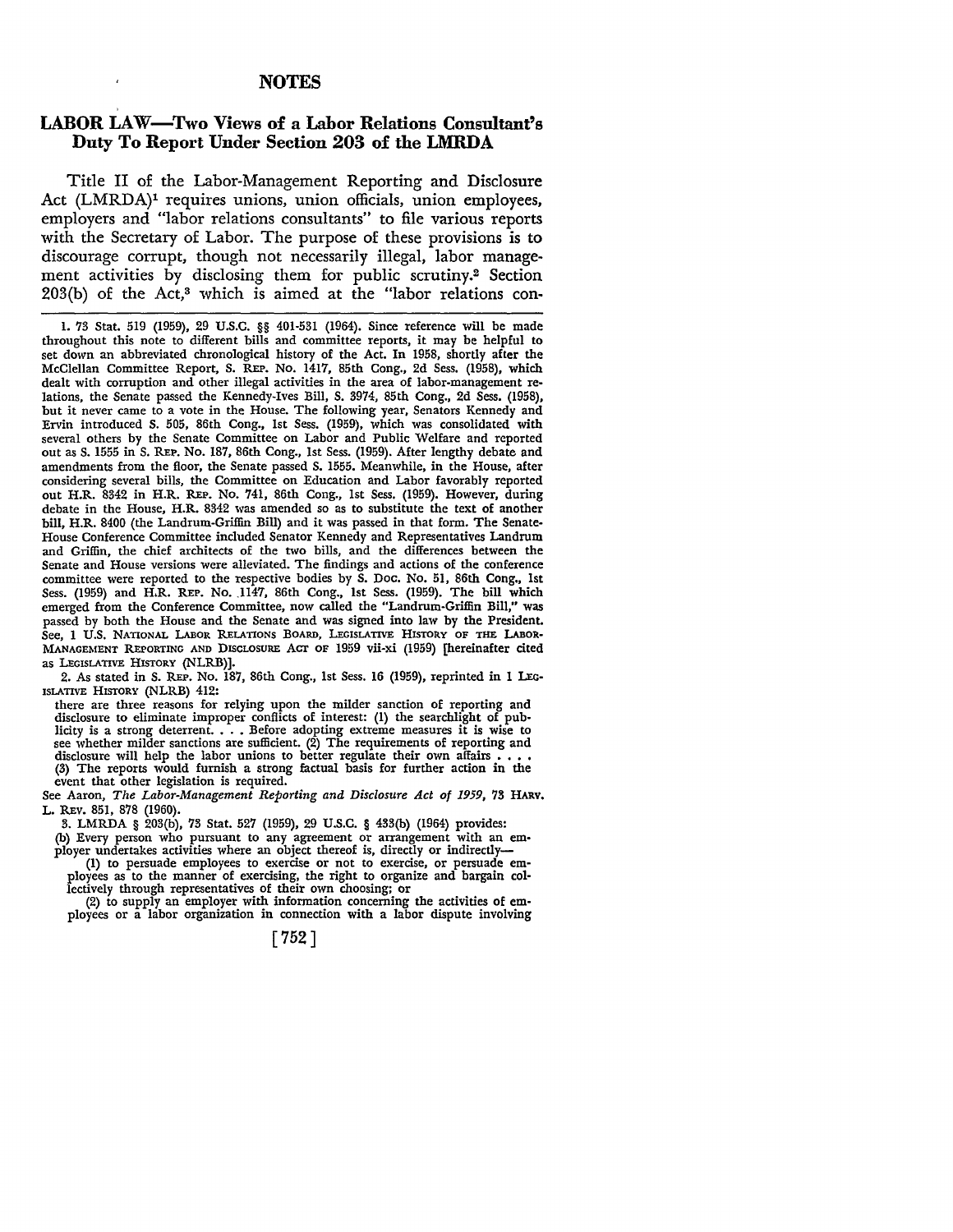sultant,"4 states that "every person" who agrees with an employer to "directly or indirectly" (1) "persuade employees" regarding their right to organize and bargain collectively or (2) inform the employer of certain union-employee activities must file within thirty days of the agreement a report containing "a detailed statement of the terms and conditions of such agreement." Section 203(b) further requires "every such person" to file an annual report setting out his "receipts of any kind from employers on account of labor relations advice or services and their sources" and his disbursements "in connection with these services."

Standing alone, this language seems to indicate that any person who has engaged in "persuader activities" or acted as an informant pursuant to an agreement with an employer should include in his annual report *all* receipts and disbursements in connection with advice or services rendered to *any* employer. However, section 203(c) of the Act<sup>5</sup> provides that "nothing in this section [203] shall be construed to require any employer or other person to file a report covering the services of such person by reason of his giving or agreeing to give advice to such employer  $\dots$ ." Neither the language<sup>6</sup> nor the legislative history<sup>7</sup> of this section reveals clearly how subsection (c)'s exemption provision with respect to advice is to be

4. The Act defines a "labor relations consultant" as "any person who, for compensation, advises or represents an employer, employer organization, or labor organizations concerning employee organizing, concerted activities, or collective bargaining activities." LMRDA § 3(m), 73 Stat. 520 (1959), 29 U.S.C. § 402(m) (1964).

5. LMRDA § 203(c), 73 Stat. 527 (1959), 29 U.S.C. § 433(c) (1964) provides: (c) Nothing in this section shall be construed to require any employer or other person to file a report covering the services of such person by reason of his giving or agreeing to give advice to such employer or representing or agreeing to represent such employer before any court, administrative agency, or tribunal of arbitration or engaging or agreeing to engage in collective bargaining on behalf of such employer with respect to wages, hours, or other terms or conditions of employment or the negotiation of an agreement or any question arising thereunder.

6. Perhaps it is not surprising that inconsistencies and ambiguities appear, for it has been stated that "the bill itself was very much a scissors and paste job . . . written between sunset and sunup." Roosevelt, *LMRDA in the Congressional Arena,*  in SYMPOSIUM ON THE l.ABOR•MANAGEMENT REPORTING AND DISCLOSURE ACT OF 1959, at 127 (Slovenko ed. 1961) [hereinafter cited as SYMPOSIUM].

7. See text accompanying notes 19-22 *infra.* 

**<sup>10</sup>** to employer, except information for use solely in conjunction with an administrative or arbitral proceeding or a criminal or civil judicial proceeding; shall file within thirty days after entering into such agreement or arrangement a report with the Secretary, signed by its president and treasurer or corresponding principal officers, containing the name under which such person is engaged in doing business and the address of its principal office, and a detailed statement of the terms and conditions of such agreement or arrangement. Every such person shall file annually, with respect to each fiscal year during which payments were made as a result of such agreement or arrangement, a report with the Secretary, signed by its president and treasurer or corresponding principal officers, contain-ing a statement (A) of it receipts of any kind from employers on account of labor relations' advice or services, designating the sources thereof, and (B) of its dis-bursements of any kind, in connection with such services and the purposes thereof In each such case such information shall be set forth in such categories as the Secretary may prescribe.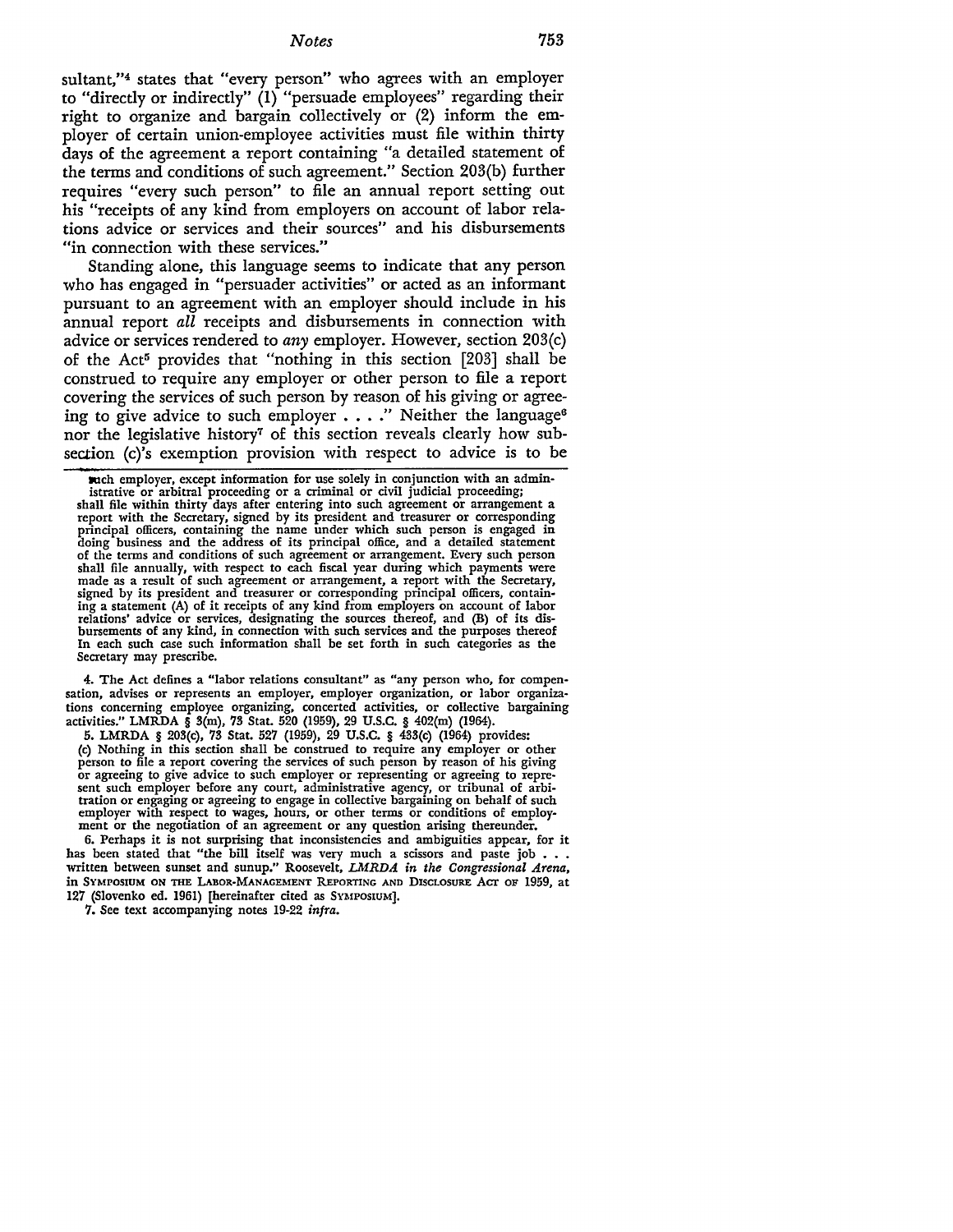reconciled with subsection (b)'s reporting requirements. Possible interpretations of subsection (c) are that it (I) excludes the reporting of any and all advice given by a labor relations consultant, including that given to an employer in connection with reportable subsection (b) "persuader activities"; (2) excludes the reporting of advice if, and only if, no reportable subsection (b) "persuader activities" have been performed by the consultant for any employer, that is, if the consultant does *nothing but* give advice to any employer; or (3) excludes only the reporting of the advice given to an employer *with whom* there is no reportable subsection (b) persuasion agreement.<sup>8</sup>

Two recent cases, involving similar factual situations, have posed this interpretative question to the Courts of Appeals for the Fourth and Fifth Circuits.9 In both cases, attorneys who were engaged **in**  general labor-relations practice undertook "persuader activities" for an employer-client by explaining to assembled groups of employees legal questions involved in pending representation elections.10 Both attorneys were ordered by the Secretary of Labor to report not only the terms, conditions, receipts, and disbursements relative to these "persuader activities," but also the names of all of their labor-relations clients and all receipts and disbursements **in**  connection with these clients, regardless of the nature of advice or services performed for them. Both attorneys sought declaratory judgments against the Secretary of Labor, claiming protection under

9. Douglas v. Wirtz, 353 F.2d 30 (4th Cir. 1965), *cert. denied,* 383 U.S. 909 (1966), *vacating* 232 F. Supp. 348 (M.D.N.C. 1964) [hereinafter cited as *Douglas];* Wirtz v. Fowler, 54 CCH Lab. Cas. 1f 11514 (5th Cir. 1966), *reversing on other grounds* 236 F. Supp. 22 (S.D. Fla. 1964) (A rehearing *en bane* is pending) [hereinafter cited as *Fowler].* 

10. In *Douglas,* the attorney made three speeches in which he explained legal issues. While the attorney was doubtful that these speeches encompassed "persuader activities," the point was conceded for purposes of this litigation. 232 F. Supp. at 350. In *Fowler*, the attorney spoke before assembled groups of employees and also questioned employees individually with respect to unfair labor practice charges filed against the employers. The lower court held that these were *not* "persuader activities" since the attorney was fully disclosed as the employer's agent. The District Court thus accepted the argument that prior disclosure insulates the "labor consultant" from any reporting requirement at all. 236 F. Supp. at 33-34. In rejecting this theory, the Fifth Circuit correctly noted that the reporting provision would be emasculated if a labor relations consultant could insulate himself from all reporting requirements merely by disclosing that he was an agent of the employer. Congress obviously wanted more information than mere identification or it would not have enacted § 203(b).

<sup>8.</sup> In noting the imprecise effect of §§ 203(b) and (c), Professor Aaron commented, "This is another example of the ambiguities produced by the inartistic draftsmanship which characterizes much of the statute." Aaron, *supra* note 2, at 891. See also Loomis, *Employer and Consultant Reporting Requirements,* in SYMPOSIUM 391, 398.

The first of the three possible interpretations mentioned in the text has not been adopted by any appellate court. This interpretation is clearly the least desirable of the three, for as a matter of statutory construction, it would eliminate the word "advice" from subsection (b)'s reporting requirements. Moreover, this interpretation would largely thwart the statutory purpose of "floodlighting" those "persuader agreements" deemed by Congress to be in the "gray area." See text accompanying notes 31-35 *infra.*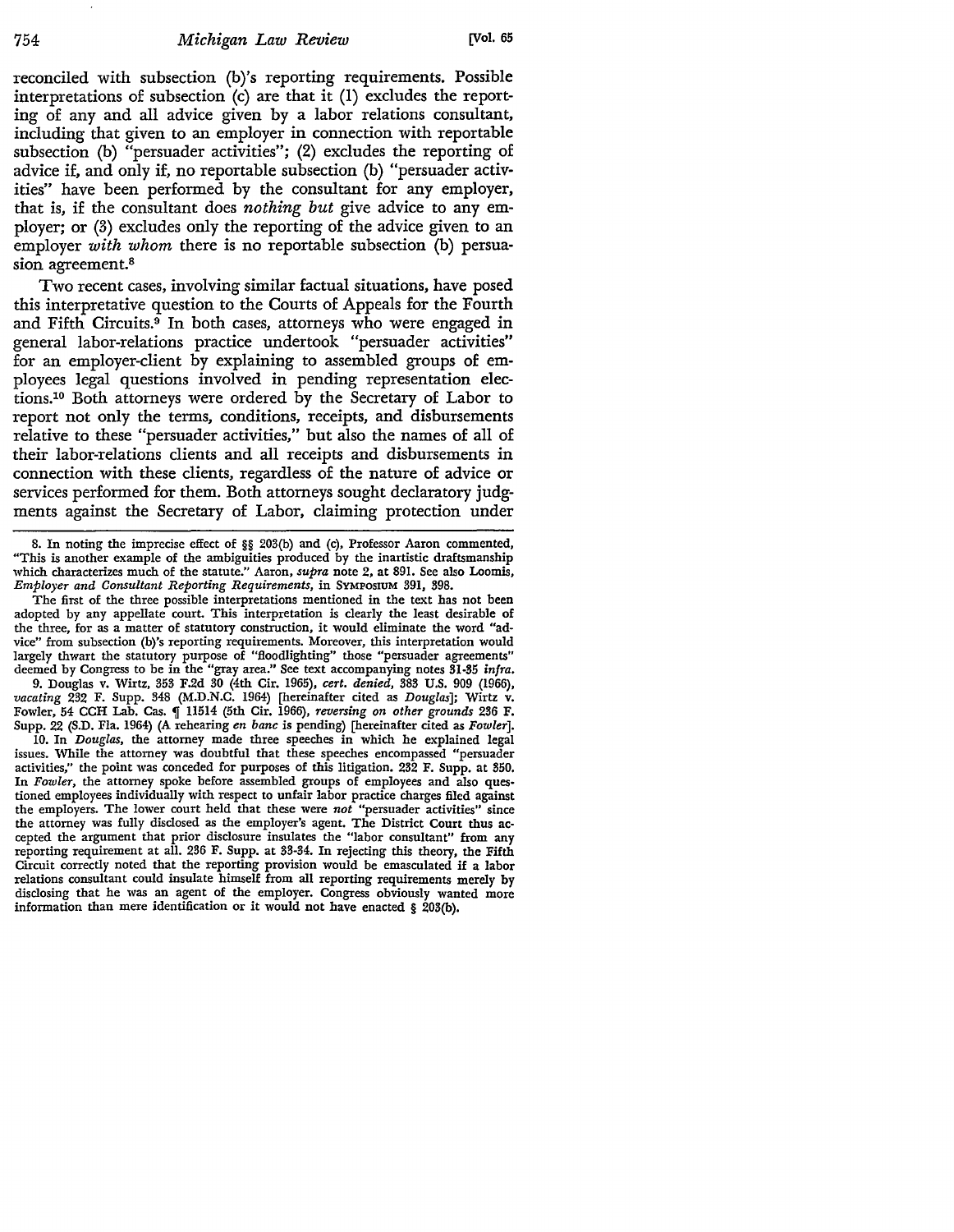section 203(c). The Fourth Circuit, in *Douglas v. Wirtz*,<sup>11</sup> sustained the Secretary's order by adopting the second of the above-mentioned interpretations. The court reasoned that in order to reconcile the statutory provisions, subsection (c)'s advice exemption must be construed to mean that a report of services is not required ("triggered") where the consultant only gives advice. Thus, by construing the words "by reason of" as relating back to "report" and as meaning "because of," it read section 203(c) as if it said "no employer or other person shall be required to file a report because of his giving or agreeing to give advice .... " However, the court held that once the consultant goes beyond the giving of advice, that is, once he engages in any "persuasion activity," he is no longer within subsection (c)'s exemption and must thereafter report all advice and services given to all employer-clients. The Fifth Circuit, in *Wirtz v. Fowler,12* conceded that the *Douglas* reading may be supported by the syntax of section 203(c), but, in light of the other statutory provisions and the legislative history and purposes of the LMRDA, it concluded that the third of the above-mentioned interpretations was the most proper. This court tacitly read "by reason of" as relating not to "report" but to "services," and as meaning "consisting of" rather than "because of." Thus, it interpreted section 203(c) as saying that a consultant need not report services consisting solely of advice, even if he engages in persuasion activities with other employers.13

Although both the *Douglas* and *Fowler* courts attempt to read section 203(c)'s advice exemption in a manner which can be reconciled with the language of section 203(b), the *Douglas* approach has several serious shortcomings. First, it eliminates from the statute the words "covering the services of such person." More important, in construing the exemption to mean only that the giving of advice alone does not give rise to a duty to report, the *Douglas* court makes section 203(c) a mere repetition of what was already clear under section 203(b). While it is apparent that in a given factual situation there may be some question as to where the precise line is drawn between nonreportable "advice" and reportable "indirect persuasion," the terms would seem to be mutually exclusive.14 In the con-

<sup>11. 353</sup> F.2d 30 (4th Cir. 1965), *cert. denied,* 383 U.S. 909 (1966).

<sup>12. 54</sup> CCH Lab. Cas.  $\parallel$  11514 (5th Cir. 1966).

<sup>13.</sup> The only other case found which presents the issue herein supports the *Doug*las view. See Price v. Wirtz, 51 CCH Lab. Cas. **1** 19555 (N.D. Tex. Feb. 8, 1965), *appeal docketed,* No. 22630, 5th Cir. June 1, 1965.

<sup>14.</sup> See Bernstein 8: Sullivan, *Lawyer Reporting and the Attorney-Client Privilege,*  in SYMPOSIUM 410, 414:

A reasonable construction of 'advice' would hold it applicable to all activities of the lawyer in which it is contemplated that the client will be the ultimate implementing actor • • • [and] would not include activities in which the lawyer or his agent implement the activity by interdisposition between the client and or his agent implement the activity by interdisposition between the client and his employees . . . .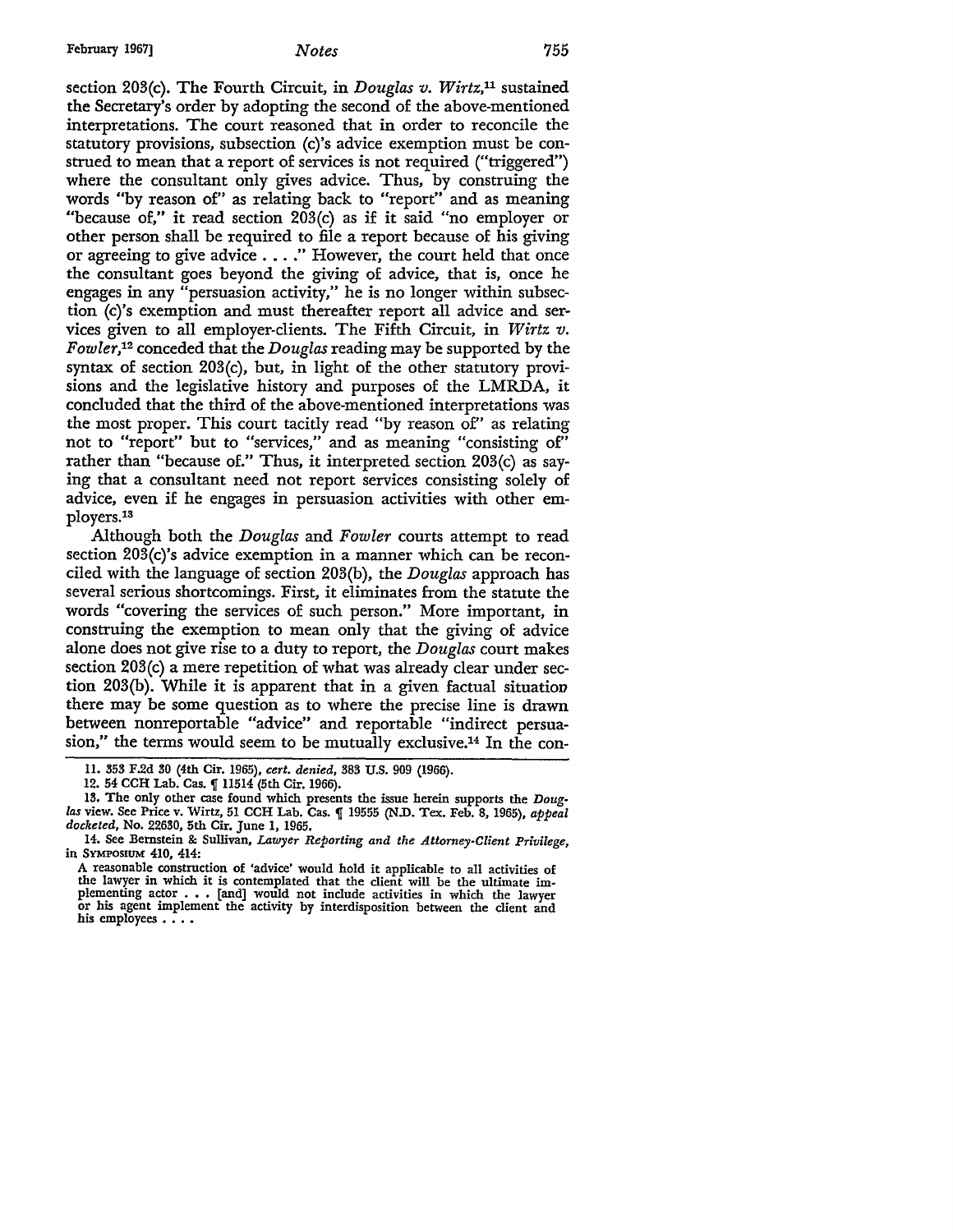text of section 203, "persuasion" connotes influencing the actions of a group without their knowledge, whereas "advice" involves influencing the actions of a paying client with his knowledge. Since under subsection (b) neither a thirty-day nor an annual report is required unless there has been "persuasion," the *Douglas* approach appears to reduce subsection (c) to the truism that the non-reportable giving of advice does not give rise to a duty to report.15 Such a narrow construction of the subsection would appear to be inconsistent with the House Conference Committee's statement that section 203(c) "grants a *broad exemption* from the requirements of the section with respect to the giving of advice."16 Finally, the *Douglas*  court assumed that "advice" in subsection (b)'s requirement for the reporting of advice in the annual report must embrace "independent advice" that is "apart from statutory persuasion." Consequently, it believed that if subsection (c) were construed to exempt any advice from the reporting requirement when a report was required, subsection (b)'s reporting of advice requirement would be rendered meaningless. However, the *Douglas* court's underlying assumption may be questioned since subsection (b) calls for a thirty-day report containing all the terms of an employer-consultant agreement when *"an* object" of the agreement is persuasion, and therefore if an agreement contemplates both advice and persuasion, this advice is clearly reportable. With this in mind, section 203(b) may be read as requiring an annual report covering such advice, that is, advice which is collateral to a particular persuasion agreement, while section 203(c) exempts all advice which is not so related to persuader activity.

The *Fowler* court in effect adopted this approach and took an additional step, saying that advice given to a persuader employer should be reported even if that advice was unrelated to the persuasion activity. While this step was not necessary for a reconciliation of the advice provisions of sections 203(b) and 203(c), it is consistent with both the purposes and the underlying policy considerations of the statute.17 Furthermore, it seems to be justified by the language in section 203(b) requiring a report as to "receipts of any kind from employers." The *Douglas* court reasoned that the plural terminology ("employers") evinces a congressional intent that the annual report cover *all* employers with whom the labor relations consultant has dealt, regardless of the nature of the dealings. However, since the section contemplates several thirty-day reports during the year cov-

<sup>15.</sup> The District Court in *Fowler* recognized that this would be the logical result of the Secretary's position, although the court did not reach this question since it decided that no reportable "persuader activities" took place. Fowler v. Wirtz, 236 F. Supp. 22, 34 n.4 (S!D. Fla. 1964) (dictum).

<sup>16.</sup> H.R. REP. No. 1147, 86th Cong., 1st Sess. 33 (1959), reprinted in 1 LEGISLATIVE HISTORY (NLRB) 937 (Emphasis added.)

<sup>17.</sup> See text accompanying notes 23-30 infra.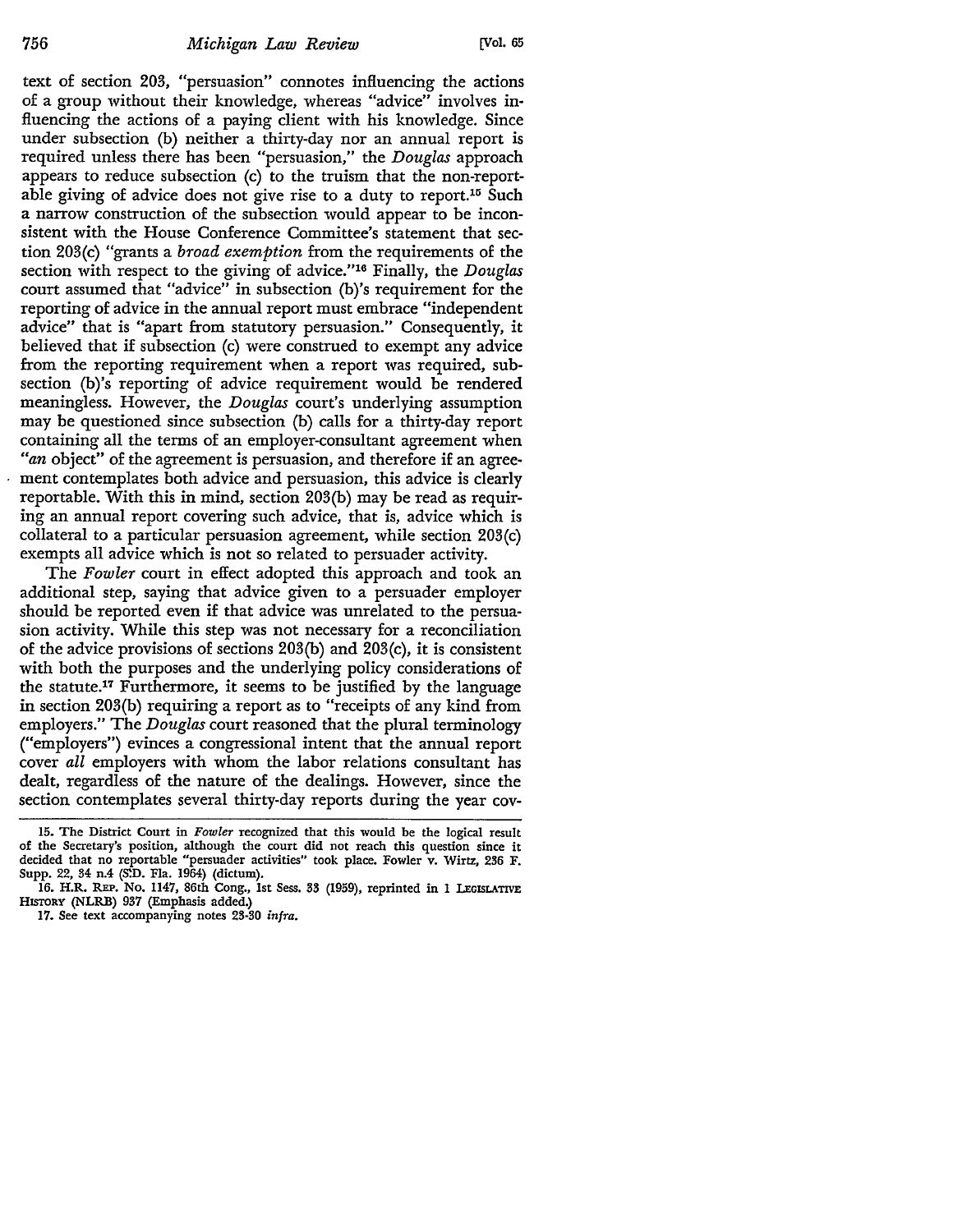ering each of the separate employer arrangements,18 the use of the plural form can just as readily indicate a congressional intent that the annual report cover all employers with whom "persuader activity" agreements were made over the preceding year. Similarly, "receipts of any kind" may be harmoniously interpreted to refer to receipts for any nonpersuader activities which may have been performed on behalf of an employer-client for whom persuader activities were also performed.

The legislative history of sections 203(b) and 203(c) also support the *Fowler* interpretation. Senate Bill 1555, the precursor of the **LMRDA,** originally required the consultant to make only one report, to be submitted annually.19 This report was to be triggered in the same manner as the present thirty-day report, but was to contain all the information which is now required in both the thirty-day and annual reports. The section 203(c) exemption followed the reporting provision.20 Then, in order to inform employees quickly and effectively of the identity of the consultant and the details of reportable arrangements, the Senate advanced the submission date of the report to thirty days after the date of the agreement.<sup>21</sup> However, the conference committee, apparently recognizing that the reporting of some of this information within such a short time period would be impractical, placed the receipts and disbursements components of the report back on an annual basis.22 The sole concern of the conferees appears to have been the timing of the reports. There is nothing to indicate that they intended the "new" annual report to include transactions not covered by the previous combined report. Nor is there anything to indicate that it was their intention to create an annual report to which the exemption of section 203(c) would not apply. Yet the *Douglas* opinion applies section 203(b)'s annual reporting requirements to transactions not included in the thirty-day report and construes section 203(c)'s exemption as applicable only to the triggering of the thirty-day report.

The *Fowler* approach is also more consistent with the statutory purposes which are evident from the other provisions of Title II. First, examination of Title II reveals that Congress has provided for a mutuality of reporting requirements: where a reportable transaction occurs, the parties on *both* sides are under a duty to report.<sup>23</sup>

<sup>18.</sup> Section 203(b) states that when a person enters into a "persuader" agreement, he "shall file within thirty days after entering into such agreement. • • ." If more than one agreement is made, a separate report is required for each; the thirty-day report is excluded from the general timing provisions of § 207(b).

<sup>19. 1</sup> LEGISLATIVE HISTORY (NLRB) 338, 351.

<sup>20.</sup> *Id.* at 352.

<sup>21. 2</sup> id. at 1122-23.

<sup>22.</sup> See H.R. REP. No. 1147, 86th Cong., 1st Sess. 33 (1959), reprinted in I LEGISLA-TIVE HISTORY (NLRB) 937.

<sup>23.</sup> For example, both parties to the transaction must report when a loan is made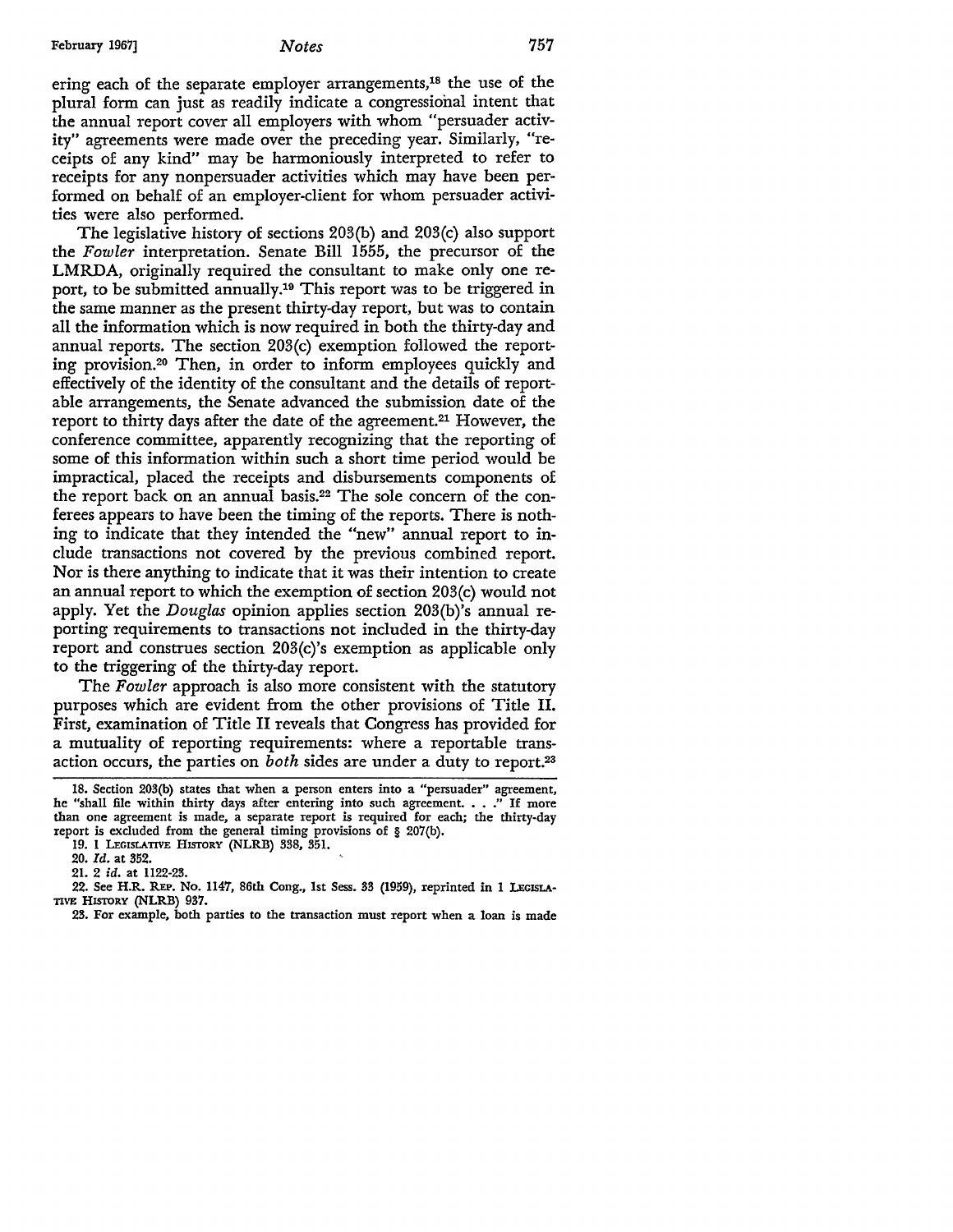The House Report on the final conference bill<sup>24</sup> states that section  $203(b)$  requires a consultant to report on "activities that  $\dots$  must be reported by the employer" and that section 203(d) "makes it clear that reports are required only where an expenditure ... or agreement . . ." has been made. Since section  $203(d)^{25}$  explicitly states that neither an employer nor a consultant is required to report "unless he has made . . . an arrangement of the kind described" [persuader agreement], the nonpersuader employers in *Fowler* and *Douglas* are clearly not obligated to report. Thus, the *Douglas* approach of requiring attorneys to report when their employer-clients have clearly been exempted destroys what appears to be the intentional mutuality requirement underlying the reporting provisions. Second, and of greater significance, is the fact that the *Douglas* holding contravenes the avowed congressional intent to protect the attorney-client relationship to the extent that the lawyer's activities do not cross the line between nonreportable "advice" and reportable "indirect persuasion."<sup>26</sup> Section  $204<sup>27</sup>$  which exempts an attorney

25. LMRDA § 203(d), 73 Stat. 527 (1959), 29 U.S.C. § 433(d) (1964) provides: Nothing contained in this section shall be construed to require an employer to file a report under subsection (a) unless he has made an expenditure, payment, loan, agreement, or arrangement of the kind described therein. Nothing contained in this section shall be construed to require any other person to file a report under subsection (b) unless he was a party to an agreement or arrangement of the kind described therein.

26. In proposing what is now § 204, Senator Goldwater stated on the floor of the Senate that "there should be a perpetuation of the sanctity of relations between the attorney and client. I know that if  $\tilde{I}$  were involved in a situation in which an attorney was representing me, and a report had to be made, I would not want all the intimate details of communications between the attorney and me to become public property." U.S. DEPARTMENT OF LABOR, LEGISLATIVE HISTORY OF THE LABOR-MANAGEMENT REPORT· ING AND DISCLOSURE Acr OF 1959, at 535 (1964) [hereinafter cited as LEGISLATIVE HISTORY (LABOR)]. The House counterpart to this section (H.R. 8342) protected and exempted both communications to and from an attorney and was explained in H.R. REP. No. 741, 86th Cong., 1st Sess. 37 (1959), reprinted in LEGISLATIVE HISTORY (LABOR) 577, as "protect[ing] the traditional confidential relationship between attorney and client from any infringement or encroachment under the reporting provisions of the committee bill." While the Conference Committee adopted the Senate version in which only communications to the attorney were exempt, the House Conference Report, H.R. REP. No. 1147, 86th Cong., 1st Sess. 33 (1959), indicates that the compromise was not intended to weaken the bona-fide attorney-client relationship; indeed, specific reference was made to § 203(c)'s protection of what may be considered those legitimate areas of labor relations practice, that is, advice, representation, and negotiation. It seems clear that the House version attempted to protect too much and that it would have opened up too great a loophole in the reporting requirements. It is not contended here that Congress intended to protect *all* attorney-client relationships, but rather that it wished to protect those which do not fall in the "reprehensible" category.

27. LMRDA § 204, 73 Stat. 527 (1959), 29 U.S.C. § 434 (1964) provides: "Nothing

by an employer to a union officer or employee, LMRDA §§ 202(a)(6), 203(a)(l), 73 Stat. 526, 29 U.S.C. §§ 432(a)(6), 433(a), when a labor-relations consultant makes a payment to a union, LMRDA §§ 202(a)(6), 203(b), 73 Stat. 526, 527, 29 U.S.C. §§ 432(a)(6), 433(b), and when a labor relations consultant and an employer enter into a "persuader agreement," LMRDA §§ 203(b), 203(a)(4), 73 Stat. 527, 525, 29 U.S.C. §§ 433(b), 433(a)(4).

<sup>24.</sup> H.R. REP. No. 1147, 86th Cong., 1st Sess. 32-33 (1959), reprinted in 1 LEGISLA· TIVE HISTORY (NLRB) 936-37.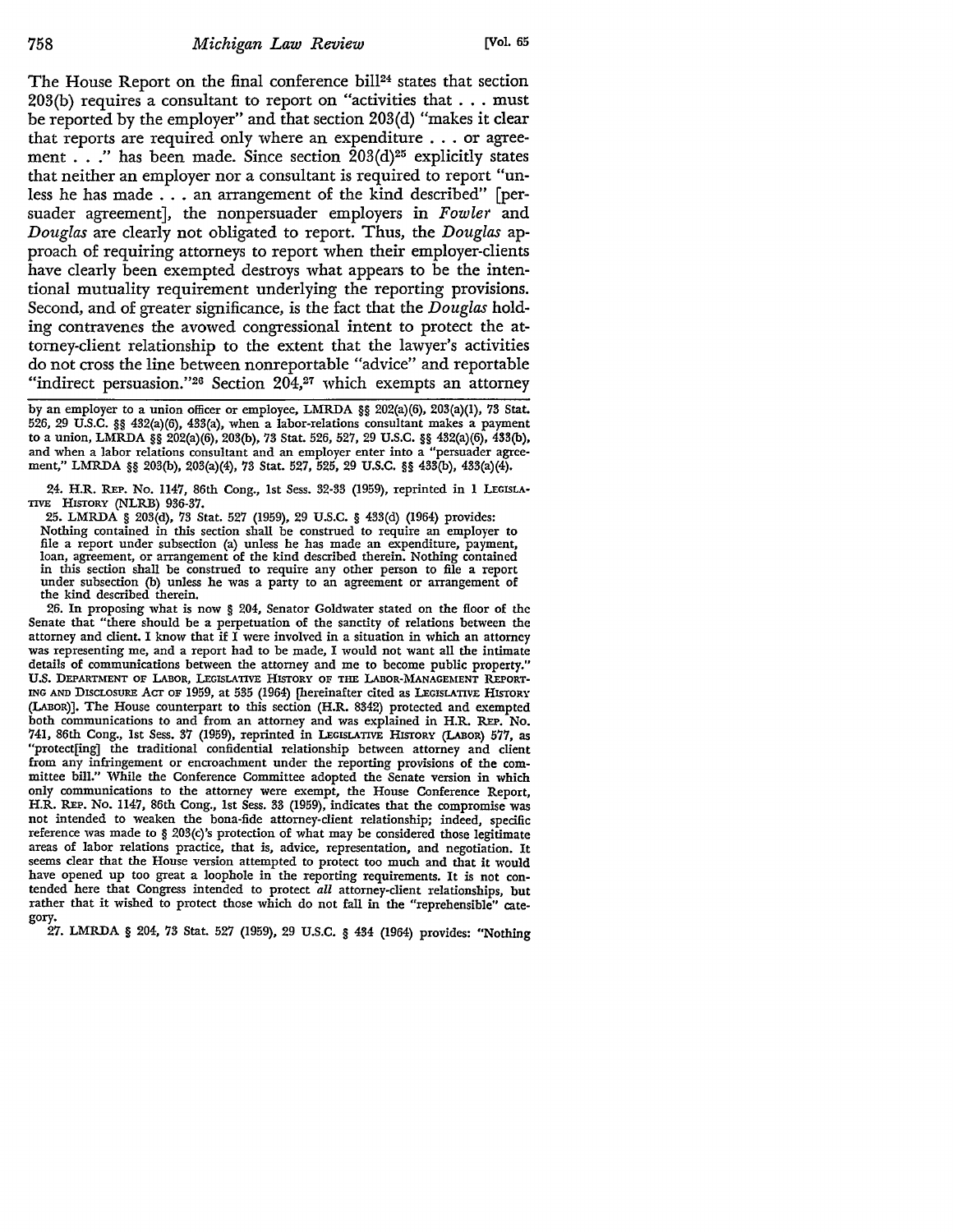from reporting "any information which was lawfully communicated to such attorney by any of his clients in the course of a legitimate attorney-client relationship," was enacted as an express reinforcement of the protection which arguably was already provided by section 203(c).28 Where a client has not instituted litigation, disclosure of the client's name and the amount of fees paid by him to his attorney are protected by the attorney-client privilege;<sup>29</sup> the privilege is not absolute, but rather depends upon a balancing of the rights of the client against the purpose for which disclosure is sought.30 However, even assuming that this common law "balancing" test is not displaced by the express language of section 204, it appears that the disclosure required by *Douglas* would not substantially promote the underlying purposes of the LMRDA and would therefore be insufficient to override the attorney-client privilege.

The LMRDA was precipitated by the "McClellan Committee's" extensive forays into the murky area of union corruption and labormanagement relations, which focused attention, *inter alia,* on the so-called "middlemen," including some lawyers, who performed various undercover services in and among the employees on behalf of the employer.31 It is these activities, designed to frustrate and corrupt legitimate unionization, that Congress sought to expose to the

contained in this chapter shall be construed to require an attorney who is a member in good standing of the bar of any State, to include in any report required to be filed pursuant to the provisions of this chapter any information which was lawfully communicated to such attorney by any of his clients in the course of a legitimate attorney-client relationship."

28. See Bernstein &: Sullivan, *Lawyer Reporting and the Attorney-Client Privilege,*  in SYMPOSIUM 415-16, for the view that  $\S$  204 is virtually meaningless since  $\S$  203(c) excludes the "only area in which it [§ 204] may be employed." Senator Kennedy, in accepting the § 204 amendment, stated: "There is no doubt in my mind that the bill which was originally drafted by lawyers adequately protected them. Therefore I do not feel that the amendment offered by the Senator from Arizona [§ 204] is wholly necessary. But in order that there may be no question about it, I will accept the amendment." LEGISLATIVE HISTORY {LABOR) 536.

29. Where litigation is commenced on behalf of an undisclosed client, it is generally held that the attorney must disclose the name of his client. People v. Warden, 150 Misc. 714, 270 N.Y. Supp. 362 (Sup. Ct.), *afj'd,* 242 App. Div. 611, 271 N.Y. Supp. 1059 (1934). The policy reason underlying this partial breach of the attorney-client relationship is that "every litigant is in justice entitled to know the identity of his opponents." 8 WIGMORE, EVIDENCE § 2313 (rev. ed. McNaughton 1961). But where disclosure is sought and the client has not brought suit, that is, where the attorney is called before the court to force disclosure, then it has been held the privilege extends to disclosure of names and, *a fortiori,* the amount of fees paid. Baird v. Koerner, 279 F.2d 623 (9th Cir. 1960); *In re* Kaplan, 8 N.Y.2d 214, 168 N.E.2d 660, 203 N.Y.S.2d 836 (1960). See generally McCORMICK, EVIDENCE § 94 (1954); 8 WIGMORE, EVIDENCE §§ 2290- 91, 2311-13 (rev; ed. McNaughton 1961).

30. Baird v. Koerner, *supra* note 29; *In re* Wasserman, 198 F. Supp. 564 (D.D.C. 1961).

31. *Interim Report of the Select Committee on Improper Activities in the Labor or Management Field* [McClellan Committee], S. REP. No. 1417, 85th Cong., 2d Sess. (1958).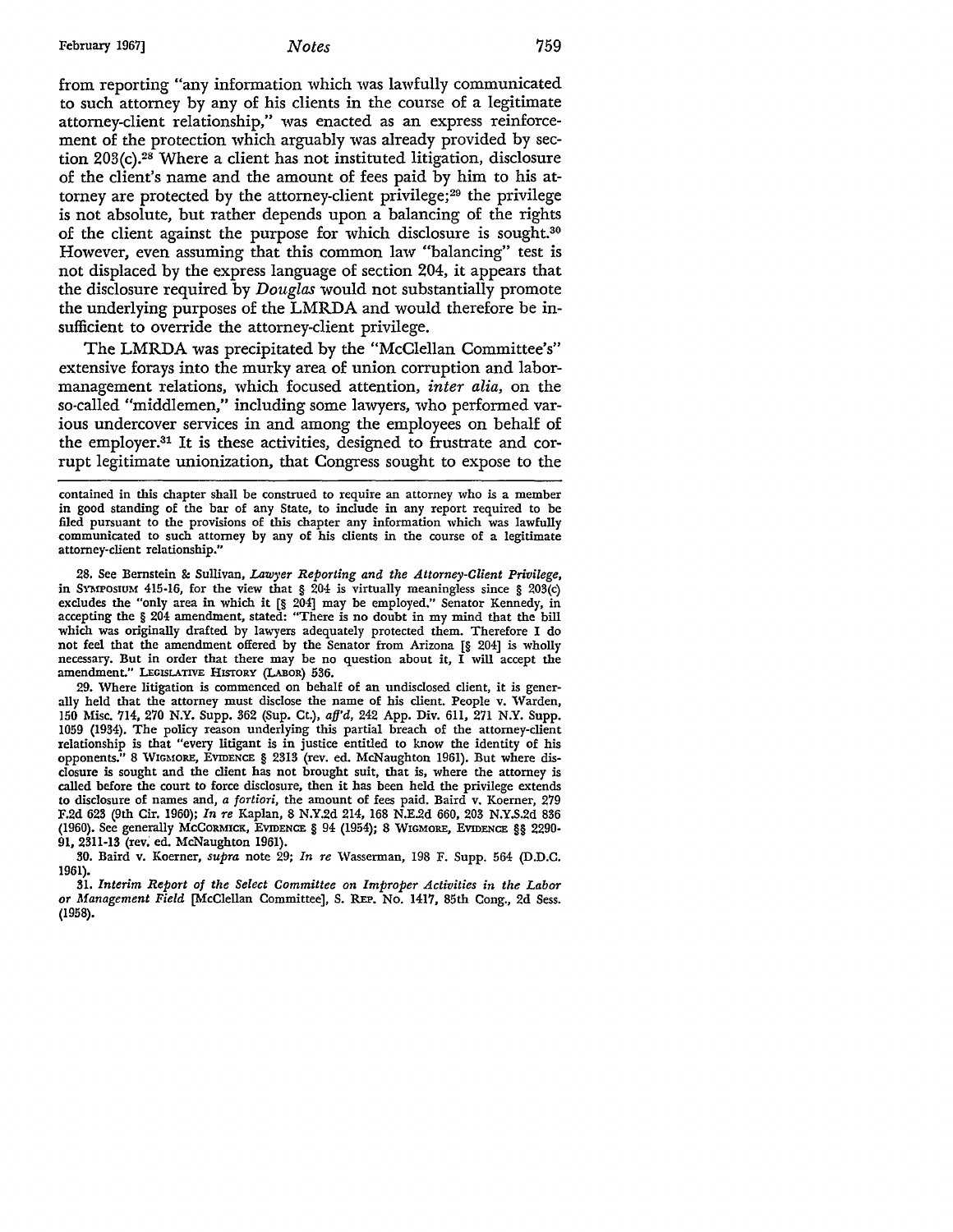public gaze. Recognizing that the "floodlighting" could not, from a practical standpoint, be pinpointed precisely and that some "not illegal" activities may be involved, the Senate Labor Committee stated that "since most of them are disruptive of harmonious labor relations and fall into a gray area ... if an employer or a consultant indulges in them, they should be reported."32 However, the *Douglas*  view would "floodlight" not only the illegal and "gray area" practices, but also a vast area of legitimate and private relationships. The Secretary of Labor argues that this, in fact, was what Congress intended: that once a person is known to engage in "persuader activities," *all* of his relationships with any employer become immediately suspect.33 Although certain language in the committee reports does seem to support this view, this language is ambiguous, and may be read just as consistently with the *Fowler* approach.34 The Secretary argues that broad exposure would "make it more difficult to conceal the details of the clearly reprehensible activities" by facilitating "the Secretary's check as to the accuracy of the reports filed,"35 but it is difficult to visualize the value of this additional information. Clearly it would not facilitate any cross-correlation as to the name of the persuader, the terms and conditions of the agreement, or the disbursements under it, since these elements of the several reports would not bear any necessary relationship to other clients. The receipts element would permit compilation and comparison and would perhaps suggest unreported receipts or disbursements, but, since section 203(d) exempts non-persuader employers from reporting, it does not appear that the hurdles for a determinedly elusive "consultant" have been greatly heightened.

On the other hand, the impact on the attorney-client relationship could be substantial. First, forcing an attorney to divulge the names of his clients and the amount of the fees paid by them for

<sup>32.</sup> s. REP. No. 187, 86th Cong., 1st Sess. 12 (1959), reprinted in 1 LEGISLATIVE **HIS-**TORY (NLRB) 408.

<sup>33.</sup> Brief for Appellant, p. 10, Douglas v. Wirtz, 353 F.2d 30 (4th Cir. 1965). See also Bernstein & SuIIivan, *supra* note 14, at 415, concurring in this argument.

<sup>34.</sup> The Secretary chiefly relies on the language of S. REP. No. 187, 86th Cong., 1st Sess. 12 (1959), where the committee, speaking of § 203(c), states:

An attorney or consultant who *confines himself* to giving legal advice, taking part in collective bargaining and appearing in court or administrative proceedings would not be included among those required to file reports section (c) of section [203].

l LEGISLATIVE HISTORY (NLRB) 408. (Emphasis added.) The Secretary argues that this means that one must "confine himself" to giving advice in order to take advantage of § 203(c). However, the committee report does not say that an attorney who does *not* "confine himself" to wholly non-persuader activities is unable to take advantage of any part of subsection (c). Furthermore, this language does not indicate the extent or nature of the information which a persuader report must include; it merely states that a report may be required if the lawyer undertakes a "persuader activity."

<sup>35.</sup> Brief for Appellant, pp. 15-18, Douglas v. Wirtz, 353 F.2d 30 (4th Cir. 1965).